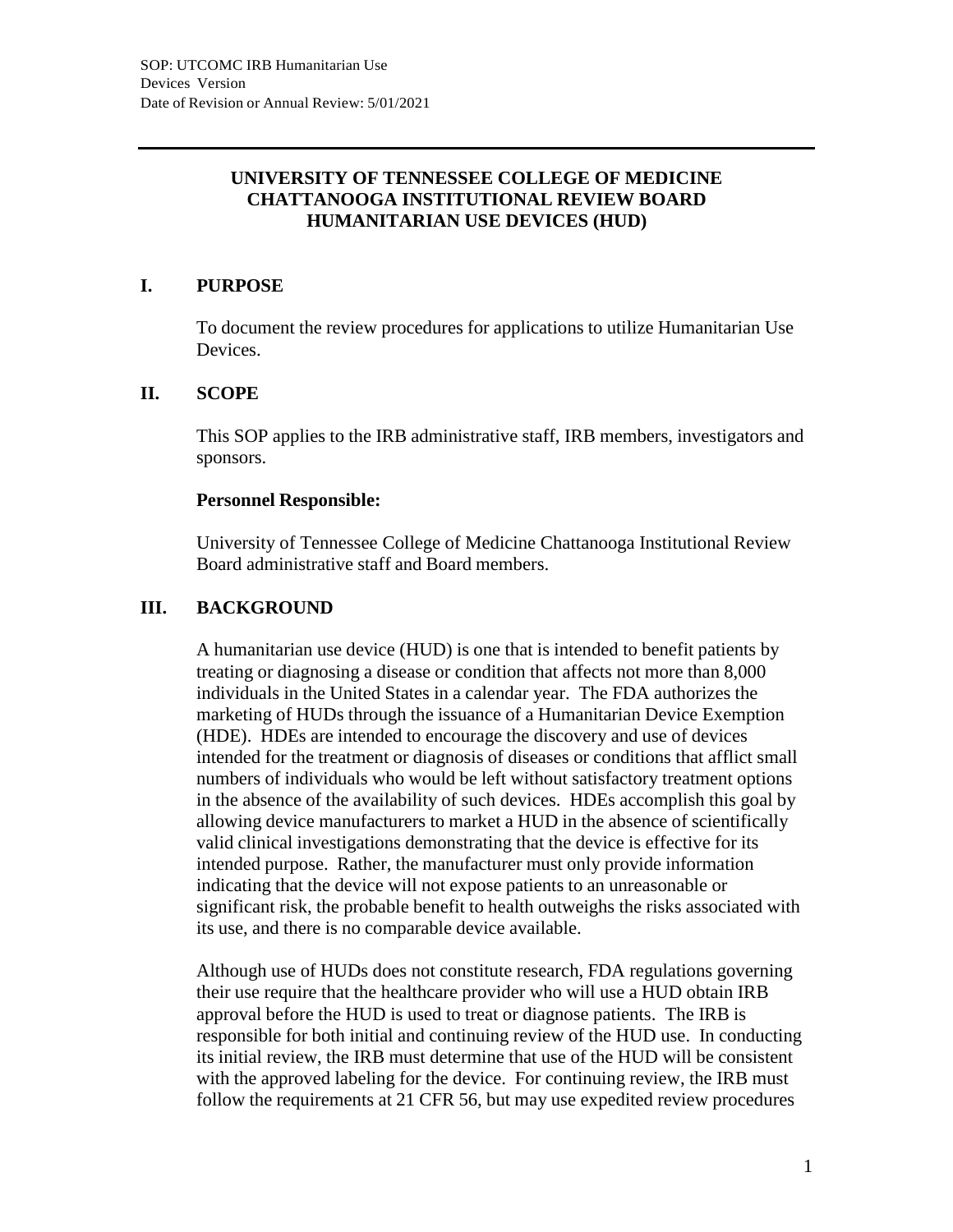unless it determines that full board review should be performed. The IRB may also use its discretion in determining whether to approve the use of a HUD for a given period of time, for a specified number of patients, or on a case-by-case basis. However, the HUD regulations require that the use of the HUD be reviewed by the IRB no less frequently than once a year. After approval by the IRB, the regulations require that the healthcare provider transmit to the IRB any medical device reports related to the occurrence of adverse events that must be submitted to the FDA in compliance with the reporting requirements of 21 CFR 803.

The HUD regulations do not address informed consent requirements for the use of a HUD. However, local IRB may require the informed consent of patients who will receive a HUD or may waive the use of informed consent, but require detailed documentation that patients were informed and consented to the HDE. The informed consent disclosure must indicate that the device is a HUD and that its effectiveness for the labeled indication has not been demonstrated. It must also contain a discussion of the potential benefits and risks of receiving the device and the availability of alternative treatments for the disease or condition.

Any clinical investigation of a HUD requires a separate IRB application and approval.

## **In Accordance With**:

21 CFR 50; 21 CFR 56; 21 CFR 803; 21 CFR 814, Subpart H

Section 3052 of the  $21<sup>st</sup>$  Century Cures Act

FDA Guidance on Humanitarian Device Exemption (HDE) Regulation: Questions and Answers, located at <http://www.fda.gov/RegulatoryInformation/Guidances/ucm389154.htm>

FDA Guidance for IRBs, Clinical Investigators, and Sponsors: Frequently Asked Questions About Medical Devices, located at <http://www.fda.gov/oc/ohrt/irbs/irbreview.pdf>

**Compliance with this policy also requires compliance with state or local laws or regulations that provide additional protections for human subjects.**

## **IV. PROCEDURES**

1. Full Board review is required for any new application request to employ a humanitarian use device.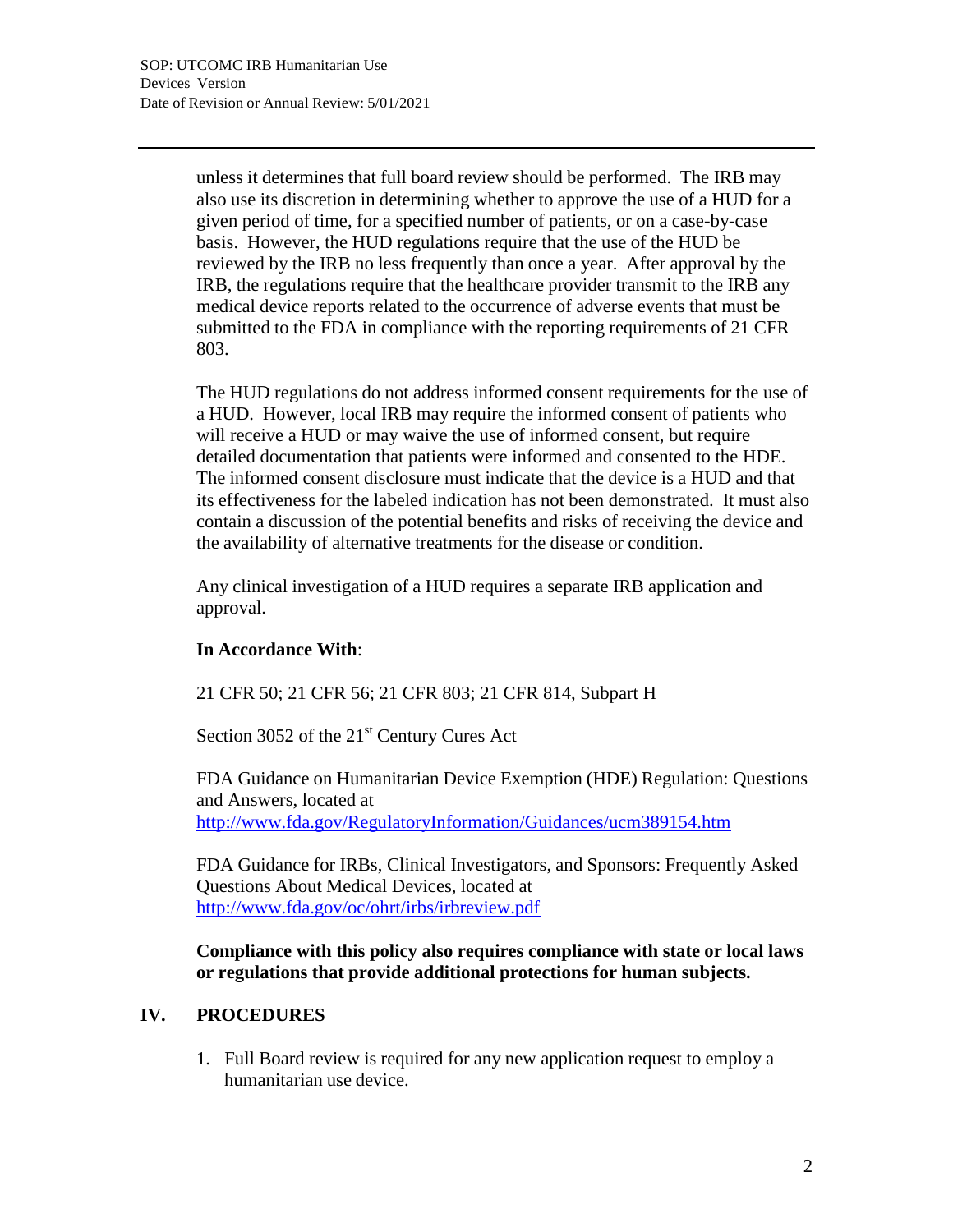- 2. Investigators must provide the following documents within IRBNet when submitting an application to use a HUD:
	- a. Smart Form Initial study application;
	- b. FDA HDE letter authorizing marketing of the Humanitarian Use Device;
	- c. The HUD manufacturer's product label, clinical brochure and/or other pertinent information regarding operation of the device;
	- d. Any patient information packet for the device;
	- e. A summary of safety and probable benefits from the device manufacturer;
	- f. A written statement from the applicant specifying that use of the HUD will be limited to the clinical indications listed in the FDA-approved product labeling;
	- g. Information describing the applicant's clinical experience with the device, any training completed or required, and a list of physicians who will be using the device;
	- h. An explanation of the costs that patients will incur with use of the device;
	- i. Any advertisements or other descriptive materials that might be used in marketing the HUD; and
	- j. A written statement from the applicant specifying that the patient information packet will be given to the patient before the device is used.
- 3. The informed consent of the patient or the patient's legally authorized representative is normally required prior to the use of the HUD. The UTCOMC IRB provides a HUD consent form template on the IRB website that should be utilized. Only the IRB stamped-approved consent form should be used when obtaining consent from patients.

The consent disclosure must contain the following items: a. A description of the HDE/HUD approval process:

You are being asked to allow the use of a Humanitarian Use Device (HUD) [*name of device*]. A HUD is a device that is intended to benefit patients in the treatment and diagnosis of diseases or conditions that affect not more than 8,000 individuals per year in the United States. This consent form explains how the device will be used. Please read it carefully and take as much time as you need. Please ask questions at any time about any words or information you do not understand. We will explain what treatments you could receive other than the HUD.

The U.S. Food and Drug Administration (FDA) has approved the use of [*name of HUD*] to provide treatment for patients who have problems with [*name of disease/injury*] and who have failed other treatments. You are eligible to use [*name of HUD*] because you have [*name of disease/injury*] and you have not improved with available treatments. However, you should note that the effectiveness of the HUD for this use has not been demonstrated.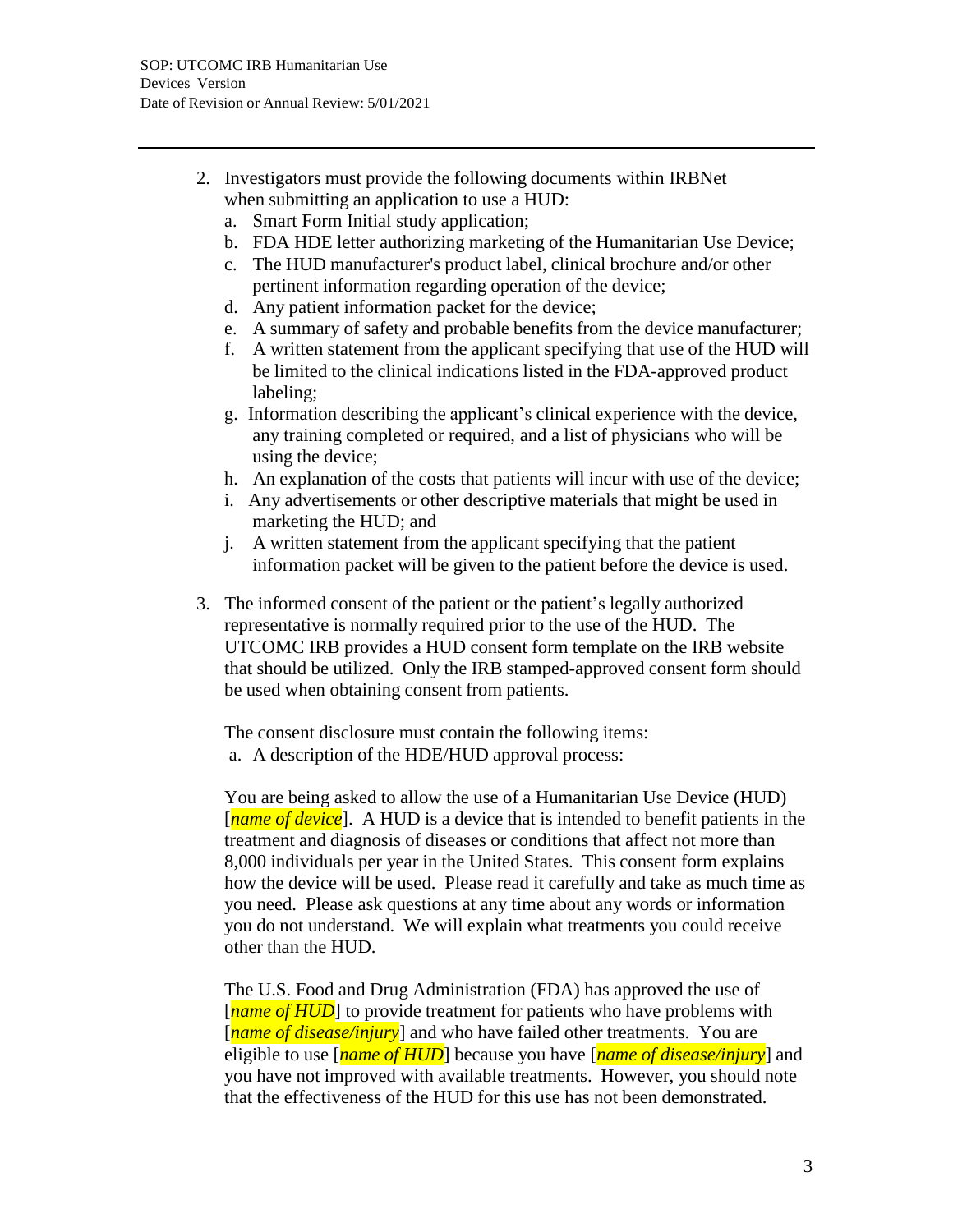This is not a research study.

The procedures will take place at... [*Include specific location(s) and the corresponding addresses at which the procedures will be performed.*]

[*Describe how long the patient's treatment will be in hours, days, weeks, months, years; and how long he/she will be followed (ex: for life or provide a range, such as 2-5 years).*]

Your expected treatment time will last ... and we will collect information on you for ….

- b. A description of the HUD and how this device will be used in the clinical setting and why the patients are candidates for the use of this device;
- c. A discussion of possible risks, side effects and/or adverse events associated with the HUD and its proposed clinical use;
- d. A discussion of the possible benefits associated with the clinical use of the HUD;
- e. A discussion of any alternative treatments or procedures that the patient may wish to consider in lieu of the clinical application of the HUD; and
- f. A statement that consent to receive the device is voluntary and a description of the procedures to be followed if the patient decides to discontinue use of the device.
- 4. In the event that the applicant proposes to use the HUD according to its labeled indications in emergency situations that do not allow sufficient time to secure the consent of either the patient or legally authorized representative, the requirement to secure informed consent may be waived by the IRB. In such cases, the IRB requires that an information sheet, patient brochure, and/or the IRB-approved consent form (unsigned) containing the main elements of informed consent be provided to patients or LAR after the device is used, along with a debriefing interview on the HUD procedure and summary of the main elements of informed consent.
- 5. At the time of initial review, the IRB will determine whether any further limitations will be placed on the use of the device beyond those specified in the approved labeling, such as use according to a specific protocol. However, any use inconsistent with the FDA-approved labeling is not permitted.
- 6. Applicants will be required to submit a continuing review report according to a time frame determined by the IRB, but at least annually. This report will include information describing the applicant's clinical experience(s) with the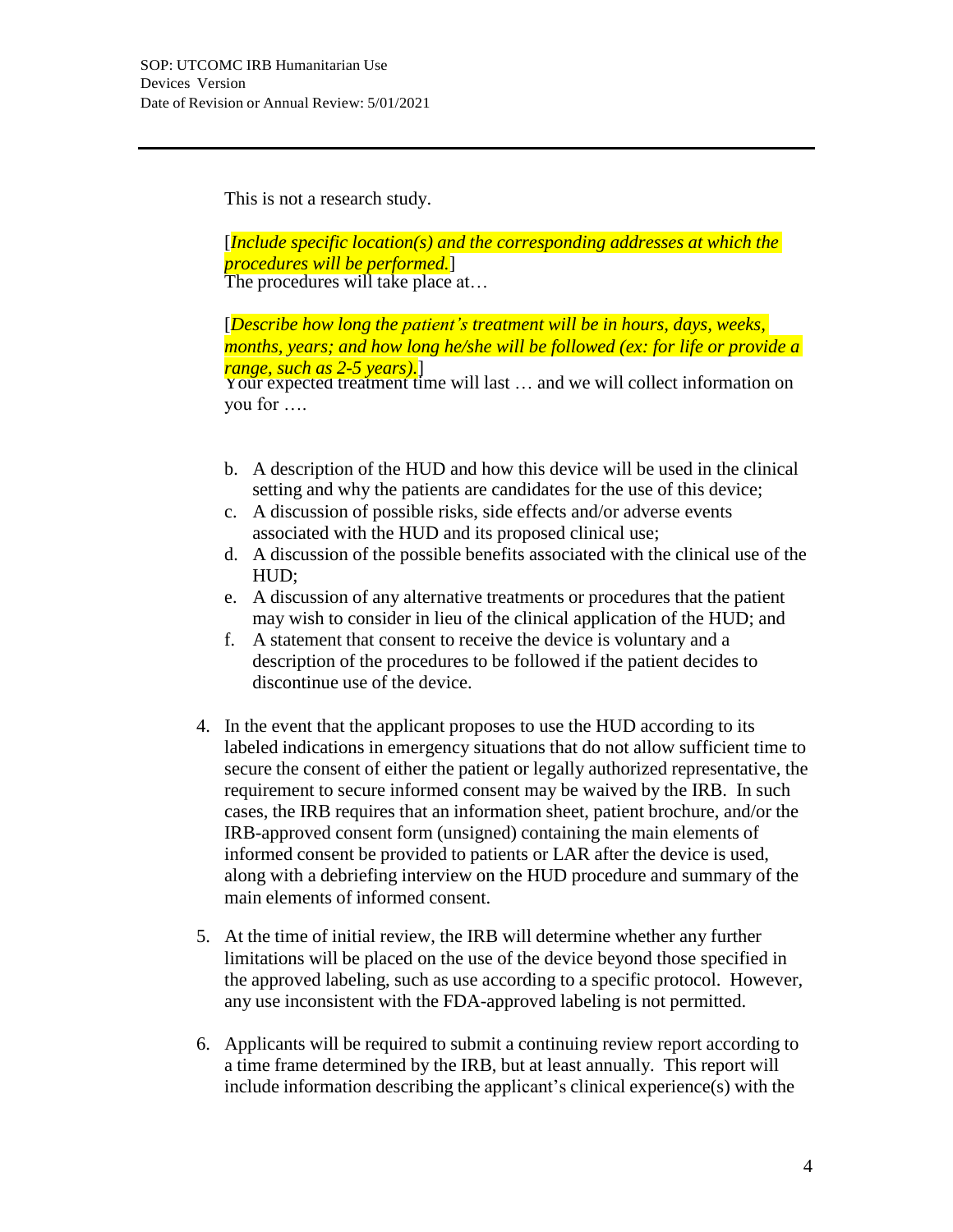device. The continuing review will be conducted by the IRB using expedited review procedures unless it determines that full board review should be performed.

- 7. The healthcare provider must also submit the following items to the IRB on a timely basis:
	- a. Any amendments or supplements to the HDE; and
	- b. Any reports of adverse effects or device failures submitted to the FDA as required under 21 CFR 803.
- 8. If the HUD is used in an emergency situation off label to save the life or protect the physical wellbeing of a patient, the procedures outlined in FDA regulations and local IRB policy must be followed as specified in SOP: UTCOMC IRB Emergency Use. Note that although the UTCOMC Emergency Use policy states that the emergency use of a medical device will occur only if the patient is in a life-threatening situation, the FDA guidance defines "life- threatening" to include diseases or conditions where the likelihood of death is high unless the course of the disease is interrupted, as well as diseases or conditions with potentially fatal outcomes. The criteria for a life-threatening disease or condition does not require the condition to be immediately life threatening or to immediately result in death.
- 9. For off-label use of a HUD, the procedure outlined in this policy should be followed, with the following exceptions:
	- a. In lieu of the information described in  $(2)(f)$ , the applicant should specify in the HUD application:
		- i. How the use of the HUD will differ from its use according to the clinical indications listed in the FDA-approved product labeling;
		- ii. Why no alternative treatment exists for the group of patients;
		- iii. Why there is no greater risk to the patient from the use of the device than that of his/her disease or condition; and
		- iv. What patient protection measure will be taken.
	- b. In lieu of the consent template language described in the second paragraph in  $(3)(a)$ , the applicant should use the following language:

The U.S. Food and Drug Administration (FDA) has approved the use of [*name of the HUD*] to provide treatment for patients who have problems with [*name of disease/injury*] and who have failed other treatments. In your case, the HUD will be used differently. The device will be used because you have [*name of disease/injury*] and you have not improved with available treatments, or this use of the HUD represents the best alternative treatment for your condition. However, you should note the safety and effectiveness of the HUD for this use has not been demonstrated.